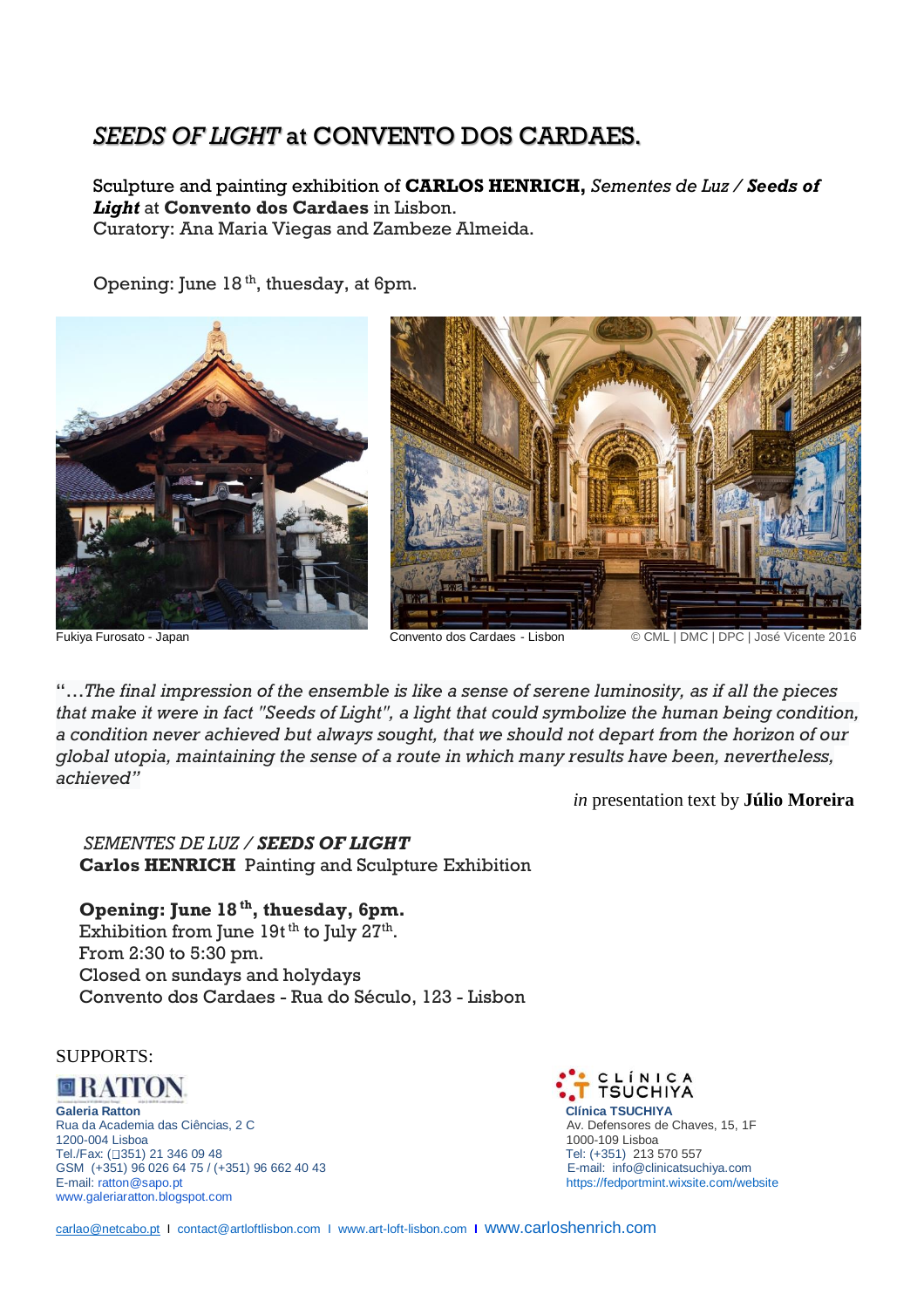# *SEMENTES DE LUZ* no CONVENTO DOS CARDAES.

 Exposição de escultura e pintura de **CARLOS HENRICH,** *Sementes de Luz*, no  **Convento dos Cardaes**, em Lisboa. Comissariado: Ana Maria Viegas e Zambeze Almeida

Inauguração: 18 de Junho, terça-feira, às 18h



Fukiya Furosato - Japão Convento dos Cardaes - Lisboa © CML | DMC | DPC | José Vicente 2016

... A impressão final que se guarda do conjunto, é como uma sensacção de luminosidade serena, como se todas as peças que a compõe fossem de facto "Sementes de Luz", uma luz que simbolizasse a condição de ser humano, condição nunca conseguida mas sempre procurada, que não devemos afastar do horizonte da nossa utopia global, mantendo o sentido de um percurso no qual muitos resultados tem sido, mesmo assim, *conseguidos."*

*in* texto de apresentação de **Júlio Moreira**

## *SEMENTES DE LUZ*

Exposição de Escultura e Pintura de **Carlos HENRICH**

 **Inauguração: 18 de Junho, terça-feira, às 18h.** Exposição de 19 de Junho a 27 de Julho. Das 14:30 - 17:30h. Encerra domingos e feriados. Convento dos Cardaes - Rua do Século, 123 - Lisboa



 **Galeria Ratton Clínica TSUCHIYA** Rua da Academia das Ciências, 2 C Av. Defensores de Chaves, 15, 1<sup>o</sup> F 1200-004 Lisboa 1000-109 Lisboa Tel./Fax: (+351) 21 346 09 48<br>
GSM (+351) 96 026 64 75 / (+351) 96 662 40 43 213 570 557 213 570 557 11fo@clinicatsuchiya.com GSM (+351) 96 026 64 75 / (+351) 96 662 40 43<br>E-mail: ratton@sapo.pt www.galeriaratton.blogspot.com

CLÍNICA<br>TSUCHIYA https://fedportmint.wixsite.com/website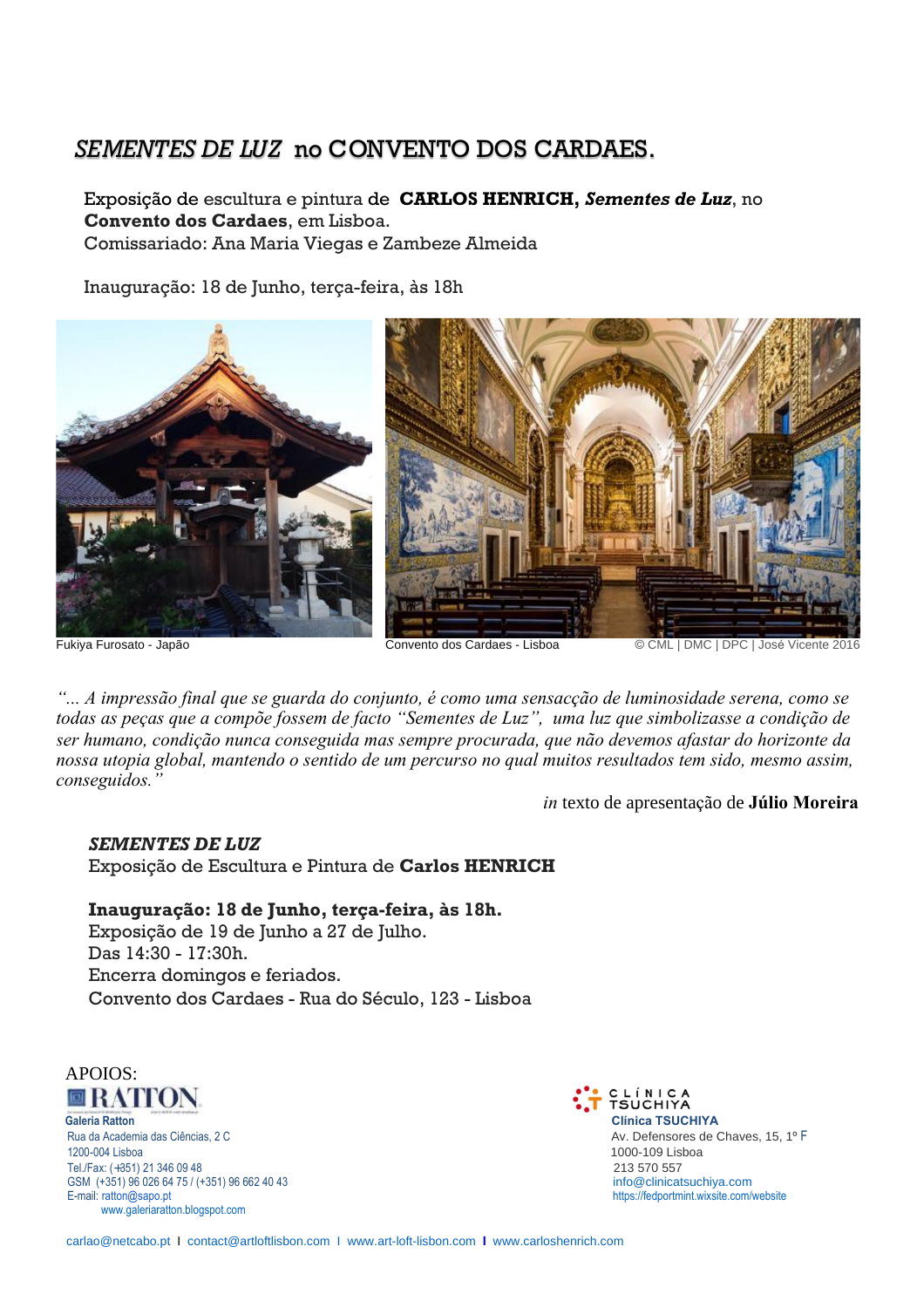# SEEDS OF LIGHT

The title that Carlos Henrich has given to his exhibition at Convento dos Cardaes, becomes intelligible as you go through the different parts that compose it and one sees the execution of the final concert with his compositions, executed in the sculptural instruments that are part of the exhibition.

Instead of the usual genres distinction - exhibitions of painting or sculpture, with drawings that lift the veil of the respective creative paths - the exhibition of Carlos H is organized into distinct nuclei that complete themselves: painting and drawing (A). sculpture in stone (B), wood carving (C) and musical instruments (D).

*\**

The works that Carlos H presents in this exhibition were executed in his current place of work, plot of land with a rural house, which is part of a farm, actualy with cultural traditions, located in Apelação, Odivelas County.

The beginning of the work consisted in the choice of old trees slaughtered or in conditions of near slaughter in that part of the farm. The choice of trunks was made based on their shapes, dimensions and even their past as trees in development. Dominant winds, sun exposure, and irregularity of water availability determine the thickness and the actual tracing inside the trunk, the annual growth layers, visible in a cross section, whose distribution and drawing condition the quality of the vibrations of the wood in the construction of the instruments, as if these vibrations were the expression of a past, revelations of their destiny as trees as living beings.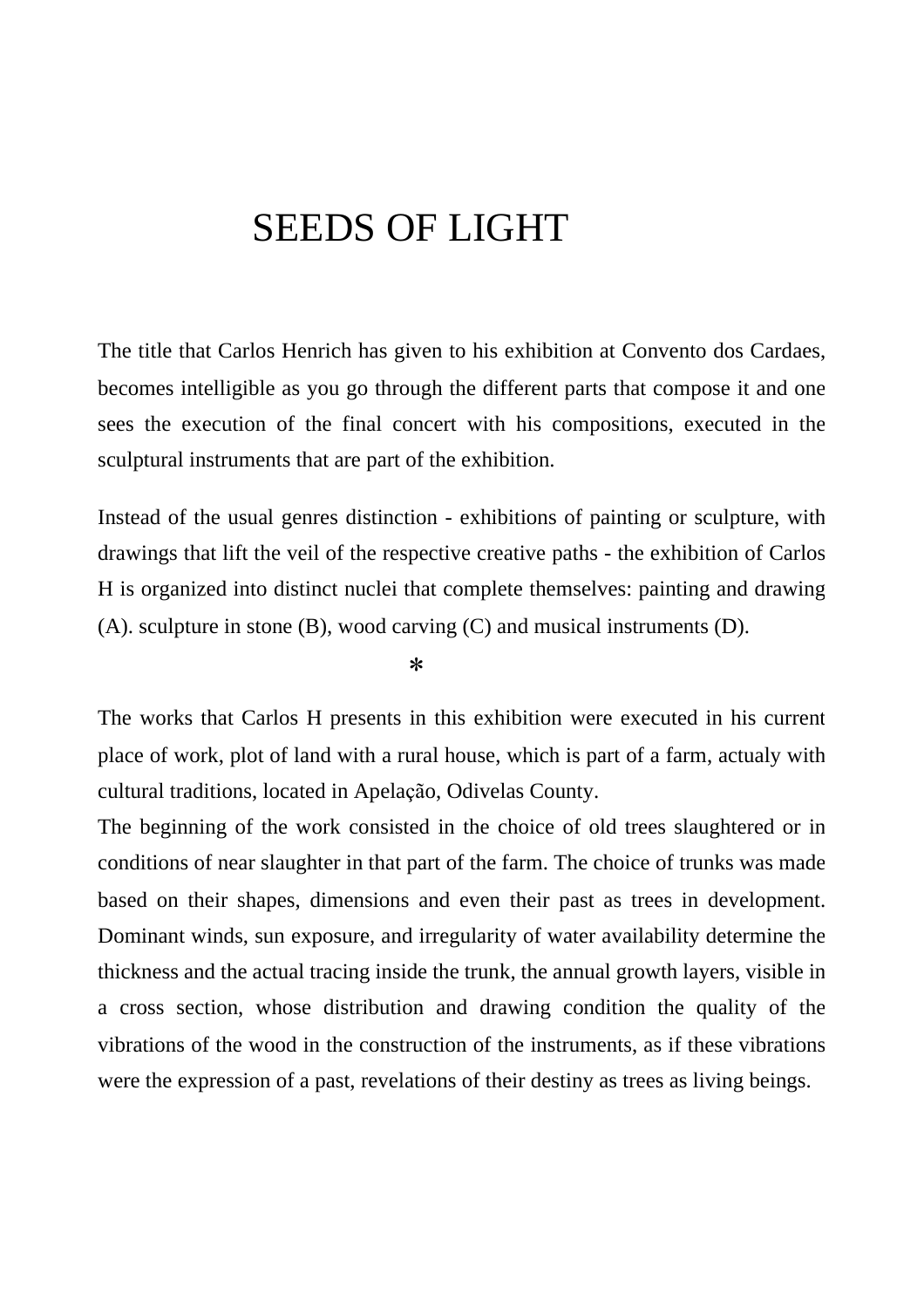But trees do not grow in space. Its roots penetrate the rocks that were the mechanical supports of its resistance to the action of the winds.

Carlos H goes to the rocky massifs for the material for his stone sculptures, looking for shapes compatible with the common origins of wood and stone.

The parcel of land where he has the shipyard is bounded by a affluent brook of the Trancão river and in the near of the fallen trees he collects the stones rolled along its course since immemorial time, to associate them in a ecological community sense that allows him to reinforce the aesthetics expression of the whole.

The old trunks, randomly drawn by the machines, or whose start has had the opportunity to guide, already contain unlimited suggestions of forms and meanings, which will seek to define and associate with each other, as if trying to reconstitute the luminous days of great cosmic euphoria that were in their origins, to communicate them to the human senses.

\*

Carlos H was born in Switzerland in 1965, from a traditional family of engineers of German origin, who the following year moved to Brazil, where he lived until the age of seventeen. Since early age he was more interested in all the arts than in the family planning for his career, and when it was time to decide on his destiny, he went to live in Karlsruhe to attend a university, he chosed the school of Fine Arts. During the course he came several times to Portugal where he established relationships with personalities such as the historian António Telmo who introduced him to the philosopher Agostinho da Silva, with whom he felt deep affinities, and the sculptors João Cutileiro and the Japanese Niizuma. He also spent time in Japan in the mountains in the Okayama area. During his stay he absorbed deeply the Japanese culture, transferring his spirituality from the sacred, to a humanistic sensibility of an ethical and aesthetic nature, closer to the influence of Agostinho da Silva.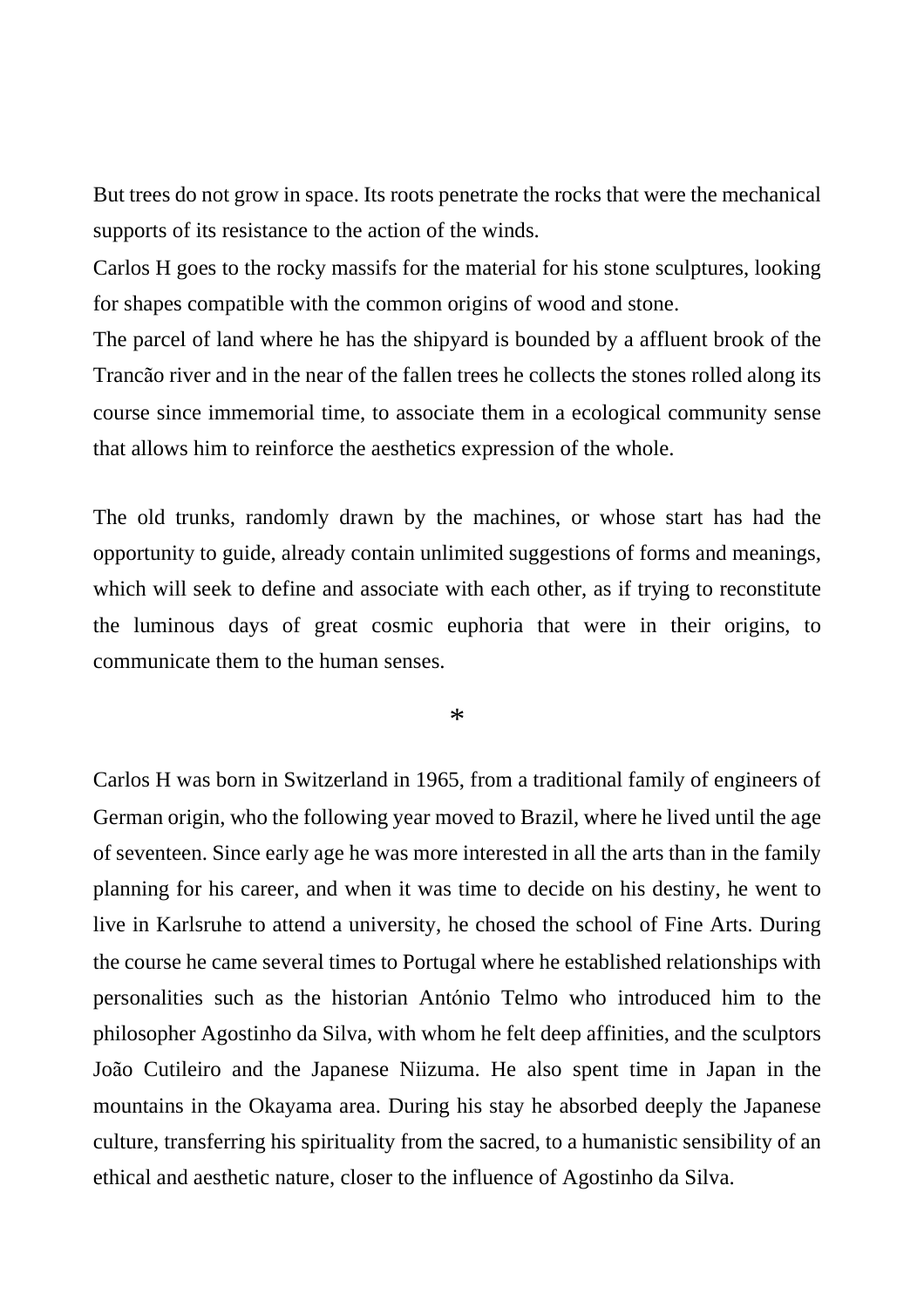This influence is objectively manifested in the core parts (B) that represent the traditional Japanese forms of *toroo*, a kind of small temples within which a light that prefigures human existence, situated between the earth as *original mud*, and the infinite space. And it is as if each one of these figures manifests a nostalgia whithin the rock, inside of which had been discovered and taken away by the artist's hands.

\*

On a recent date, Carlos H invited a small group of friends to the Roman Ruins of Lisbon, where he performed a concert, in partnership with the French artist Vincent Martial, specialized in synthetic sound structures, in which he presented his majestic sculptural instruments - resonance for manual or electronic percussion - on which his compositions were performed.

This exhibition/concert at the time created a space of interrogation, whose answers are in a certain way in the exhibition *Seeds of Light*.

The core of musical instruments (D) in part presented at the time, joins together two expressions, the main of which is as an extension of the core (C) of wood carvings, while the complementary expression is composed of pieces obviously intended for musical execution.

The sound structure of musical compositions consists of the vibrations of the carefully chosen and prepared wooden parts, whose vibrations establish, with their sonorities, the final unit of the exhibition.

The final impression of the ensemble is like a sense of serene luminosity, as if all the pieces that make it were in fact "Seeds of Light", a light that could symbolize the human being condition, a condition never achieved but always sought, that we should not depart from the horizon of our global utopia,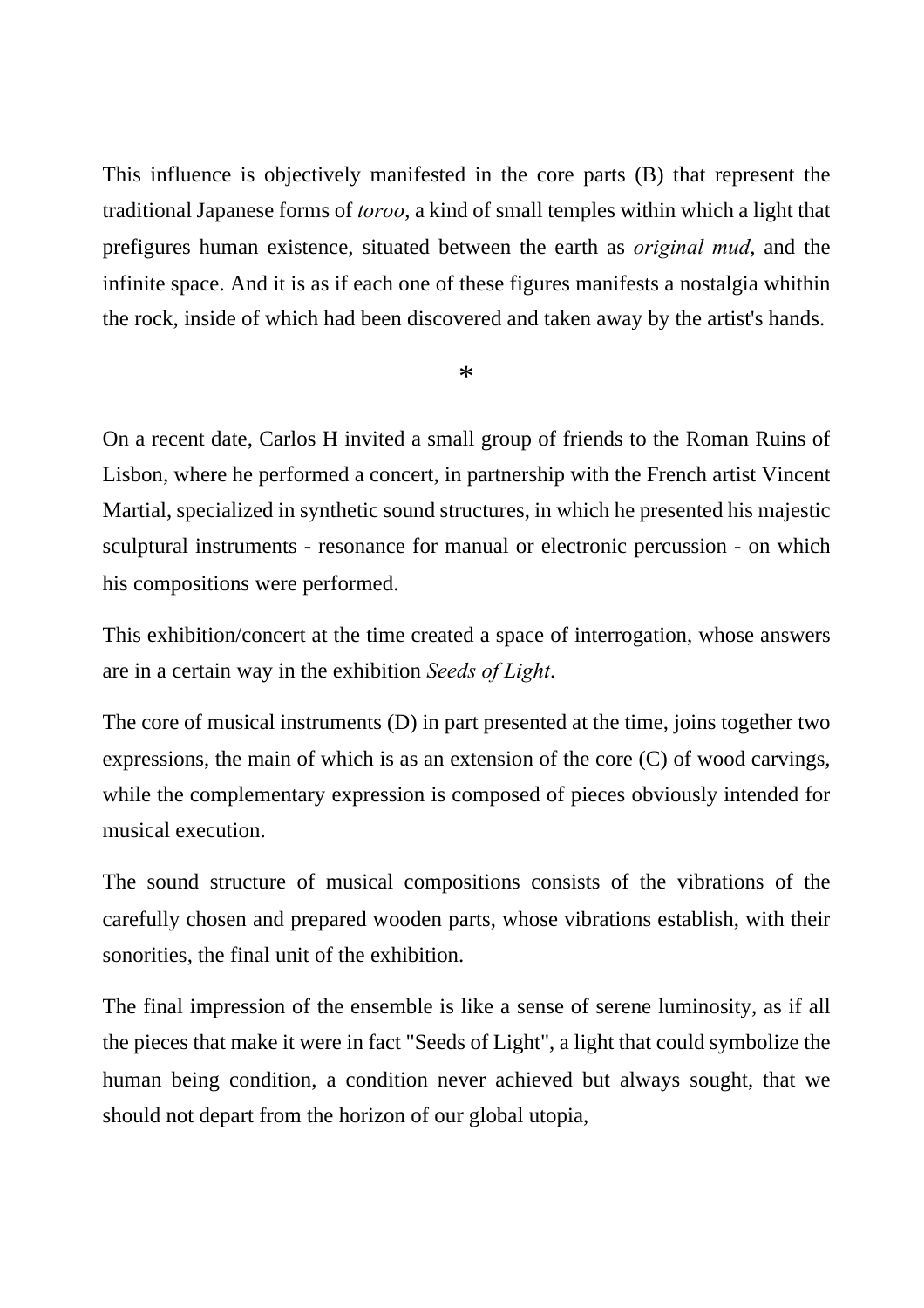maintaining the sense of a route in which many results have been, nevertheless, achieved.

Lisbon, June 2019

Júlio Moreira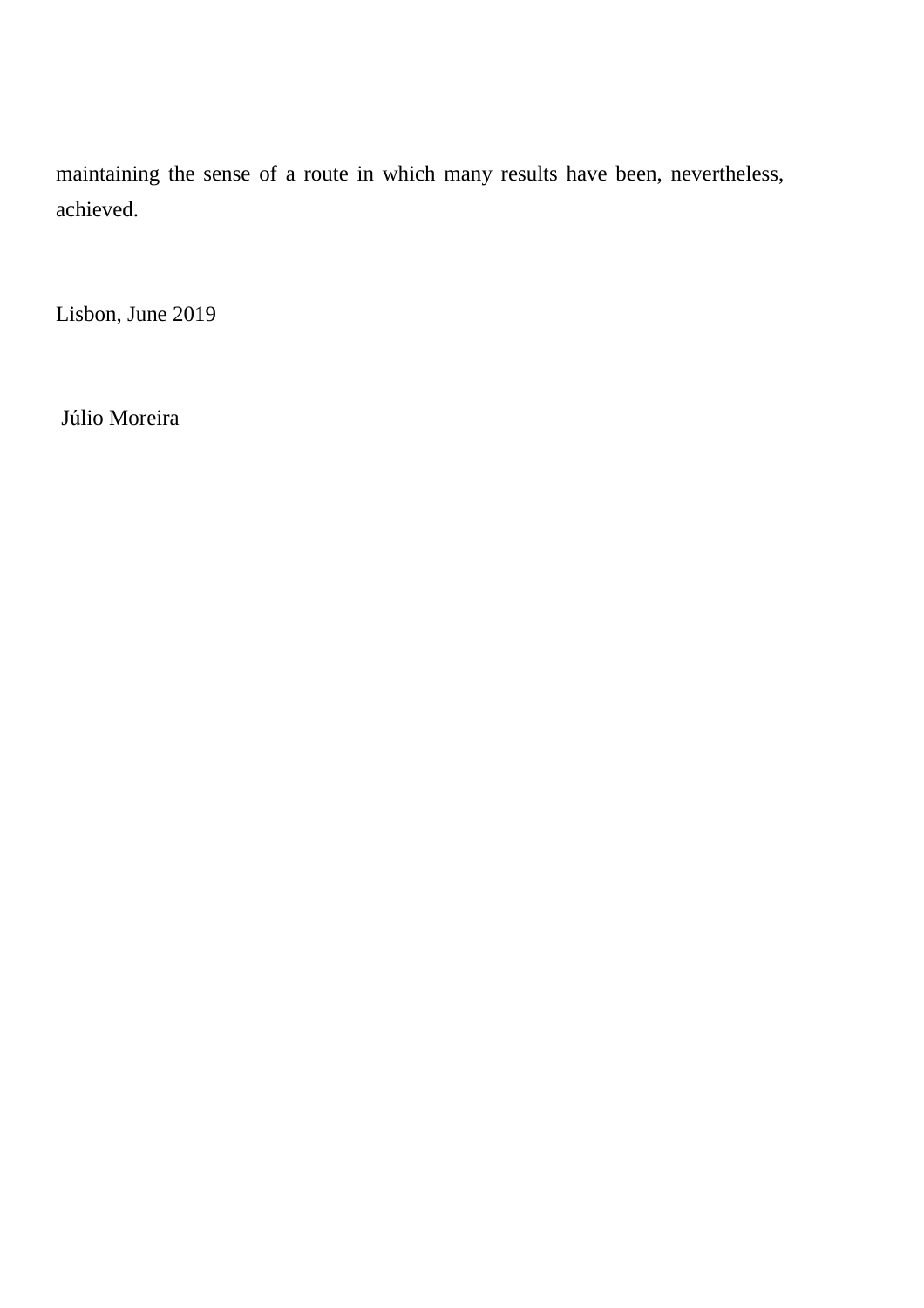#### **CARLOS HENRICH**

Com dupla nacionalidade, brasileira e alemã, Carlos Henrich nasceu em 1965 em Baden, Suiça. De 1966 a 1982 viveu em São Paulo. Entre 1982 e 1985 frequentou o curso de Ferramentaria Mecânica com especialização em moldes de injecção plástica em Karlsruhe, Alemanha. Entre 1985 e 1990 realizou o curso de Pintura e Escultura com o Professor Rainer Küchenmeister na *Staatliche Akademie der Bildenden Künste*, Karlsruhe, Alemanha. Paralelamente desenvolveu trabalho em escultura em Vila Viçosa e Évora (Portugal). Em 1988 recebeu o grau de *Aluno Mestre* em Pintura na *Art Academy of Karlsru*he (Alemanha).

Representado pela *gAD - galeria Antiks Design*, Lisboa, entre 1993 e 2012. Vive e trabalha em Lisboa desde 1990. Representado em coleções públicas e privadas na Alemanha, Angola, Brasil, Espanha, Estados Unidos, França, Holanda, Nova Zelândia, Portugal e Japão.

Premiado em diferentes ocasiões entre as quais o 1º prémio para "LIQUIDAÇÃO TOTAL" escultura em pedra, *5º Salão de Primavera*, Galeria de Arte do Casino Estoril e Estoril Sol, 1990; 3º prémio *EDP - Edinfor de Escultura CYBESPACE'96*, com a escultura "O TETRAEDRO", 1996, e o Best Media Award com a escultura "RESSONÂNCIA 7.84" (com Kazike), *Black Raven Awards* do *THE NEW ART FEST'17*, MUHNAC – Lisboa.

Começa a desenvolver as **ESCULTURAS SONORAS** em 1986 noas ateliers do IWKA, actual ZKM - Zentrum für Kunst und Medientechnologie, Karlsruhe (Alemanha), com Georg Schalla, Uwe Lindau e Ralph Büller.

**Projectos sonoros (selecção**): *Global Art Project*s com Uwe Fisher, Jörg Fischer e Roland Bauer, Mosteiro de Maulbronn, 1986, 1993; *Kunstraum* IWKA - como assistente de Georg Schalla, 1987. *InfiltraSom*, por João de Barros, Navio Gil Eannes - Viana do Castelo (PT) 2009.

#### **Exposições individuais Esculturas Sonoras**:

*RESSONÂNCIA 7,84* (com participação especial de Kazike) e *O LOBO SENTADO*, 2009 e 2015, ambas na Travessa da Ermida Belém, Lisboa.

*ETHNOSFERE,* com Vincent Martial, exposição e performance, Ruínas - Museu do Teatro Romano, Lisboa, 2018.

**Exposições colectivas (expondo Esculturas Sonoras):** 2017 *CARMO, CHIADO e a Réspublica Litterária – Artes na Esfera Pública*, organizado por José Quaresma, Museu Arqueológico do Carmo - Lisboa, Casa de Portugal André de Gouveia, Paris, co-curadoria Elsa Bruxelas e University of Auckland Gallery - Nova Zelândia, curadoria Mark Harvey. *THE NEW ART FEST'17*, por António Cerveira Pinto e Ocupart, Picadeiro do MUHNAC - Museu de História Natural e Ciência de Lisboa, Best Media Award para "RESSONÂNCIA 7,84". "PICADEIRO OSCILLATED", performance sonora com Kazike, finissage *The New Art Fest* MUNHAC, Lisboa, 2017.

#### **CARLOS HENRICH**

Carlos Henrich is an artist of double nationality (Brazilian - German) currently based in Lisbon (Portugal). Henrich was born in 1965 in Baden (Switzerland) and lived in São Paulo (Brazil) from 1966 to 1982. He attended the course in Mechanical Process Engineering - specialization in Plastic Injection Molding in Durlach (Germany) between 1982 and 1985. He was a student of Painting and Sculpture under the tutorship of Prof. Rainer Küchenmeister at the *Staatliche Akademie der Bildenden Künste,* Karlsruhe (Germany) from 1985 to 1990 and at the same time developed marble sculptural works in Vila Viçosa and Évora (Portugal). He received the *Meister Schüler* - *Master Degree* in Painting from the *Art Academy of Karlsruhe* (Germany) in 1988. From 1993 to 2012 was represented by the gallery *gAD galeria Antiks Design*, Lisbon. Henrich's work is part of private and public collections in Angola, Brazil, France, Germany, Holland, Japan, New Zealand, Portugal, Spain and the USA.

Awarded in different occasions, among which the 1<sup>st</sup> Prize for the stone sculpture "LIQUIDAÇÂO TOTAL", *5º Salão de Primavera*, Casino do Estoril Art Gallery and Estoril Sol, 1990; Third prize for the sculpture "TETRAHEDRON", *EDP - Edinfor Sculpture Awards - CYBERSPACE'96,* Casino Estoril, 1996; Best Media Award for his sound sculpture "RESONANCE 7.84" (with Kazike), *Black Raven Awards - THE NEW ART FEST'17,* MUNHAC – Lisbon.

He begun developing **SOUND SCULPTURES** in 1986 at the IWKA Ateliers, nowadays ZKM - Zentrum für Kunst und Medientechnologie, Karlsruhe (Germany) with Georg Schalla, Uwe Lindau and Ralph Büller.

**Sound projects (selection**): *Global Art Project*s - with Uwe Fisher, Jörg Fischer and Roland Bauer, Maulbronn's Monastery, 1986, 1993; *Kunstraum IWKA* - as assistant of Georg Schalla, 1987. *InfiltraSom* - by João de Barros, Gil Eannes Ship, Viana do Castelo (PT) 2009.

**Sound sculptures solo shows:** *RESONANCE 7,84*, with special participation of Kazike; *THE SITTING WOLF*, 2009 and 2015, both at the Travessa da Ermida Belém, Lisbon. *ETHNOSFERE,* 2018, with Vincent Martial, exhibition and performance, Ruins of the Roman Theatre Museum, Lisbon. **Group shows (exhibiting Sound Sculptures).**

In 2017, *CARMO, CHIADO e a Réspublica Litterária – Arts in the Public Sphere,* organized by José Quaresma, Carmo Archaeological Museum - Lisbon, Casa de Portugal André Gouveia - Paris, co-curatory Elsa Bruxelas, University of Auckland Gallery - New Zealand, curator Mark Harvey. *THE NEW ART FEST'17*, by António Cerveira Pinto and Ocupart, Picadeiro MUHNAC - Natural History and Cience Museum, Lisbon - Best Media Award for "RESONANCE 7,84*".* "PICADEIRO OSCILLATED", sound performance with Kazike, *TNAF'17,* MUHNAC, Lisbon, 2017*.*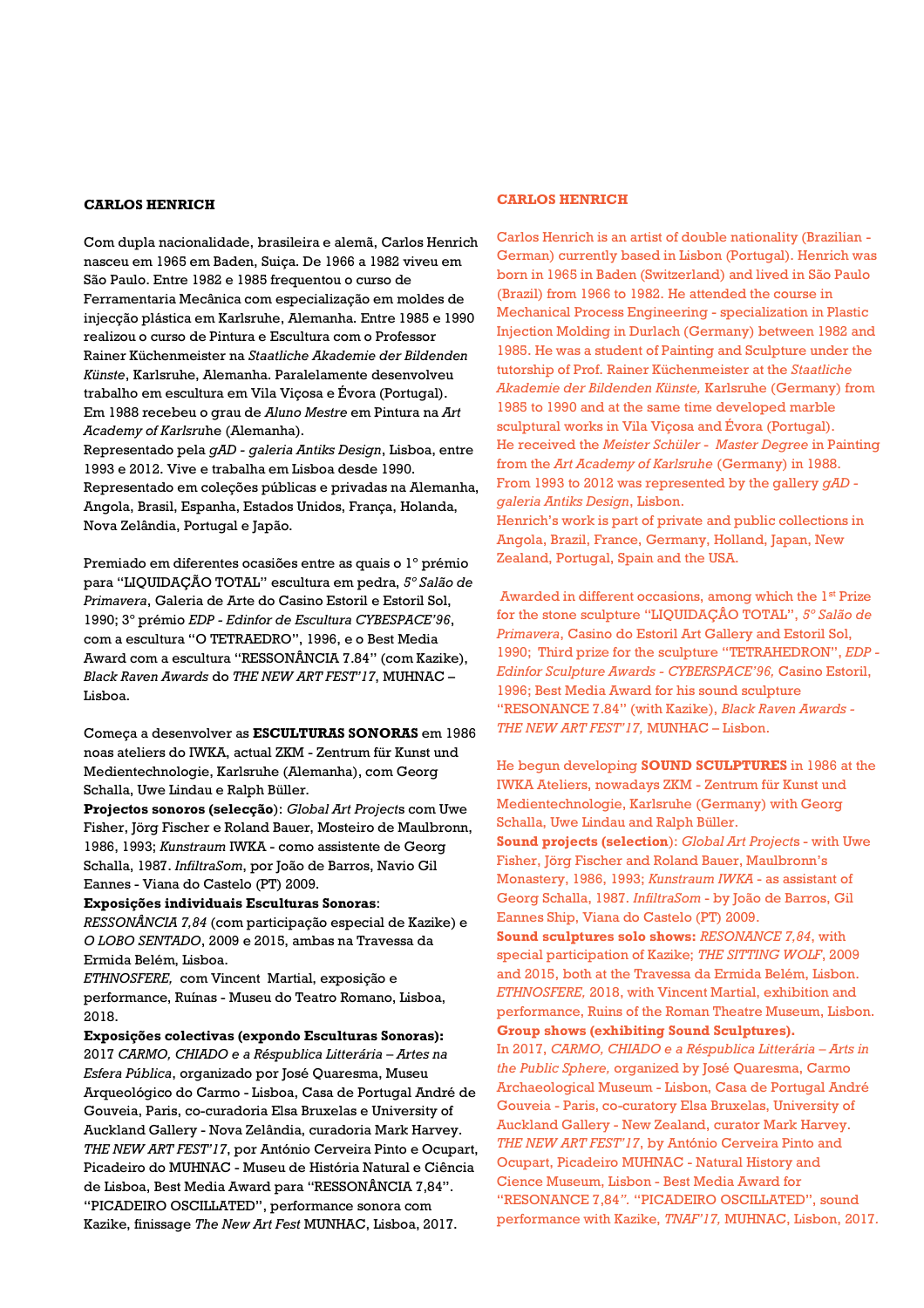Entre inúmeras exposições e participações ao longo de toda sua carreira, vem desenvolvendo a temática da nossa *continuidade -* daí a forte presença de sementes, pegadas, a ressonância de tudo, ação-reação, erotismo, sorriso, som e comunicação, sejam uma constante em toda sua obra a nível de macro e do micro cosmos.

Em 2008, *SEMENTE/SEED*, exposição individual de pintura e escultura abordou temas como "Boca Letrada-Coração Florido" (arte e educação), "Maternidade da Semente" em oposição ao "Engenho" ou "Connected Isolation" (escultura em que asas de ferro jorram espuma incessantemente representando a delicadeza e a riqueza individual na diversidade das identidades culturais em conexão) ou em 2011 na exposição individual *NOOSFERA* (= a fosforescência do pensamento - Pierre Teilhard Chardin - Filósofo/ paleontólogo), ou mesmo na coletiva *AFRICANDO*, exposição integrada na *Bienal de São Tomé e Príncipe em Lisboa* - 2012, curadoria de Adelaide Ginga, com a video-tela instalação "Pai-Sambava" (vídeo projetando peluches em movimento sobre uma tela a óleo), seguindo seu interesse nas crianças "sementes" para o futuro em ressonância global e em contínua expansão.

*SEMENTES DE LUZ*, exposição individual de escultura e pintura - 2019, com o apoio da Galeria Ratton - Lisboa, texto de Júlio Moreira, traz-nos a importância da essência da "beleza" para a sustentabilidade de nossas almas em civilizações distintas. Iniciada no Japão, é exibida num belo convento católico em Lisboa, o Convento dos Cardaes, destacando a importância da resistência cultural e os ganhos em novas formas de ver e sentir a estética das diferentes culturas (da mesma forma que a arte japonesa ou africana influenciaram fortemente o impressionismo ou o modernismo).

Em 2010, *CONFRONTOS*, exposição organizada por Rajele Jain, gAD galeria, e em 2012, *SPECTRUM - Novos Funcionamentos Artísticos da Imagem*", comissariada por Prof. Fernando Rosa Dias (CIEBA - Universidade de Belas Artes de Lisboa), gAD galeria e Casa-Museu Medeiros e Almeida, Lisboa. 2013, *"Trippy Hippy Pastorale - Friends and Lovers in the Underground",* curadoria Dirk Meinzer, Austria. 2018 - 2019, *DACH Schutzbekleidung,* por Axel Heil, Rastadt (DE).

Em 2010, pelo convite de Sandro Resende a criar uma exposição no Pavilhão 28 do antigo hospital psiquiátrico de Lisboa, Júlio de Matos, cria o projeto *ARTE OCUPA LISBOA, PARIS,… E TAMBÉM HAMBURGO***,** projeto internacional de residências artisticas e psicoterapia urbana - exposição de arte contemporãnea multidisciplinar enfocada na ação artística direta - contacto com o público diáriamente em plena criação e execução artística. Co-curadoria Lisboa - Rajele Jain, Paris - David Hardy (*dit* Le Suisse Marocain) no 59 RIVOLI, Hamburgo - Gora Jain no Gängenviertel.

Among all exhibitions and participations throughout his career, the theme of "continuity" has been present in his work, whether through the use of seeds and footprints as material, or the macro and micro aspects of themes such as sound and communication, resonance, the erotic, action and reaction, smile.

His painting and sculpture solo exhibition *SEMENTE/SEED* of 2008 dealt with the subject matters reflected in the work titles like "Literate Heart - Flowery Mouth", embedded in the discipline of art education, "Seed's Maternity" opposed to "Mil" and "Connected Isolation", a sculptural work composed of iron wings incessantly spouting foam which represents the individual's delicacy and richness in the diversity of cultural identities in connection. Besides, the title of his 2011 solo exhibition *NOOSPHERE* was based upon the concept of philosopher and paleontologist Pierre Teilhard Chardin about the phosphorescence of thought. On the other hand, his work "Pai-Sambava", at the *AFRICANDO* exhibition, curated by Adelaide Ginga, at gAD galeria integrated the *Art Biennial of São Tomé e Príncipe in Lisbon*, showed a video-canvas installation with projections of the artist's family dolls and *peluches* resonating his interest in the idea of children as the seed for the future in connection with the continuous global expansion. *SEEDS OF LIGHT,* solo sculpture and painting exhibition - 2019, with the support of Galeria Ratton - Lisbon, and text by Júlio Moreira, brings us the importance of "beauty" in it's essence for the sustainability of our souls upon distinct civilisations. After beeing started in Japan, it is exhibited in a beautifull catholic convent in Lisbon, the Convento dos Cardaes highlighting the importance of cultural resistance and the gains of new ways of seeing and feeling different culture's aesthetics (in the same way Japanese or African art has strongly influenced impressionism or modernism).

In 2010, *CONFRONTOS*, exhibition organized by Rajele Jain, gAD galeria, and in 2012, his work was commissioned by Prof. Fernando Rosa Dias (CIEBA – Lisbon's Art Academy), to be part of the group exhibition *SPECTRUM - The New Artistic Functions Of The Image*, at the gAD galeria and at Casa/Museu Medeiros de Almeida, Lisbon (PT), and in 2013 it was part of the exhibition *Trippy Hippy Pastorale - Friends and Lovers in the Underground*, curated by Dirk Meinzer, Austria. 2018 - 2019, *DACH Schutzbekleidung,* by Axel Heil, Rastadt (DE).

In 2010, under the invitation of Sandro Resende for doing an exhibition at Pavilhão 28 - Júlio de Matos (Lisbon), a former psychiatric hospital, he conceived the artistic residency/ occupation/exhibition project *ART OCCUPIES LISBON, PARIS,…AND ALSO HAMBURG -* an ongoing project of urban psychotherapy that involves the communal experience of foreign and local artists in an interaction between their artistic practices, a specific city and its inhabitants. Cocuratory for Lisbon - Rajele Jain, Paris - David Hardy (dit Le Suisse Marocain) at 59 Rivoli and Hamburg - Gora Jain at the Gangenviertel.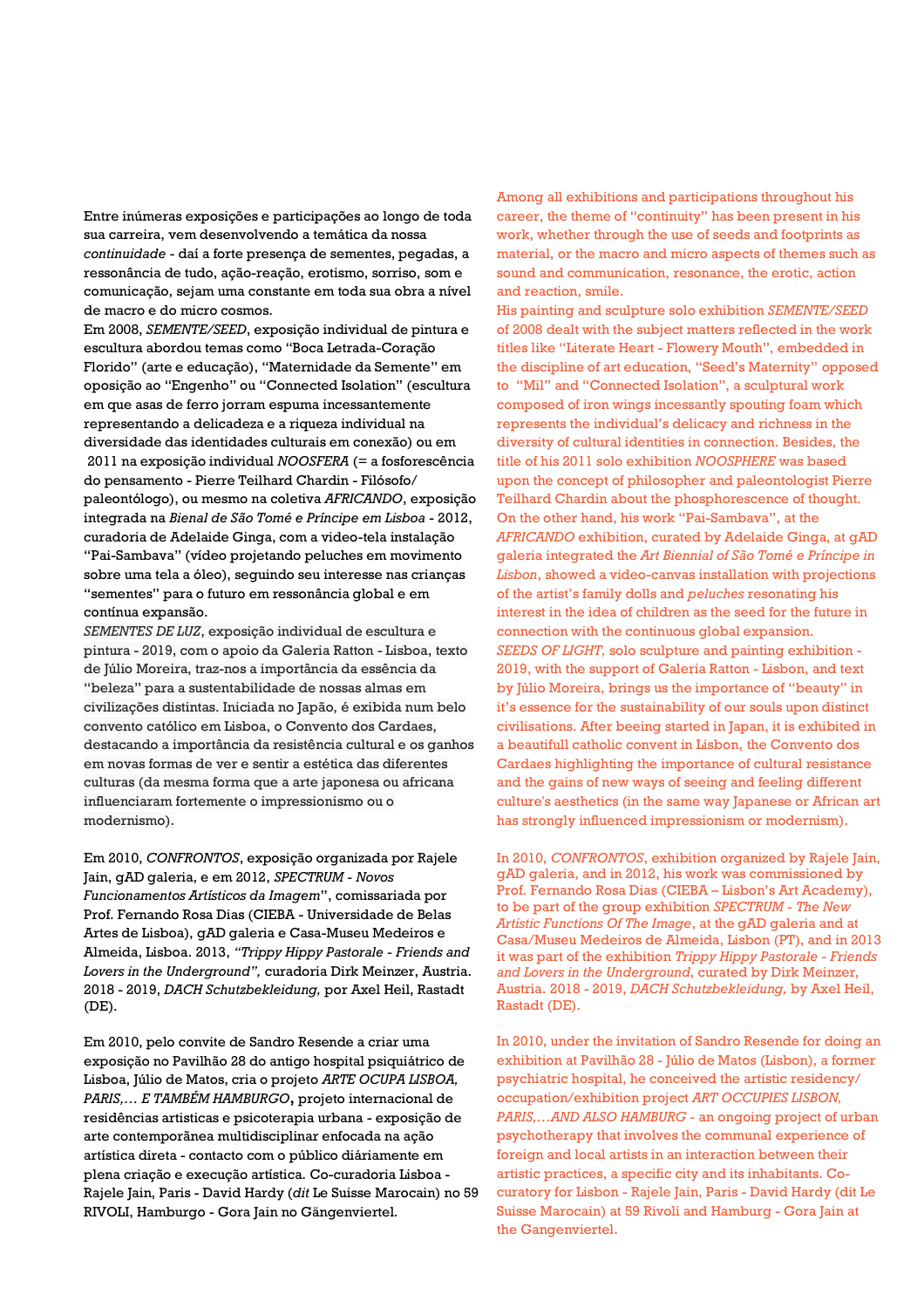Em 2014, a exposição *PRÊT-Á-DÉCOLLER* dá início à itinerância do projeto para o *ARTE OCUPA LISBOA, PARIS,... e também SÃO PAULO*, na 59 RIVOLI Galerie - Paris e no Epicentro Cultural - São Paulo e em 2015 a exposição de abertura do Festival parisino "*Parfums de Lisbonne*", com a exposição *TIMBRÉS – VOIX D'ARTISTES, HERÓS PLURIDISCIPLINAIRES*, com curadoria de Zambeze Almeida, 59 Rivoli Galerie, Paris.

2015 *BIICHU ART BRIDGE - ART OCUPA PROJECT*, Okayama - JAPAN - sob curadoria de Raku Gaki e Kazuhiro Korenaga. Residência artística Set-Out, e até Abr 2016 exposição no SHOKA IKEGAMITEI MUSEUM – Takahashi (OKY) Japan. *AVAV-(36),* live painting, curadoria Veruscka Girio – Astronauta Mecanico, Roppongi Basecamp, TOKYO, 2015.

Participou em seminários e bienais de escultura em pedra em Portugal: *IV Bienal de Escultura e Desenho das Caldas da Rainha,* 1991; *1º Simpósio de Escultura de Pêro Pinheiro,* 1994; *Encontros de Escultura*, Galeria Verney, Oeiras, 2000; *2ª Bienal da Pedra, Simpósio Internacional de Escultura*, Alpalhão Nisa, 2003. Esculturas no Jardim, com Nelson Cardoso, CM Penamacor (PT), 2018.

Produziu esculturas de exterior de grande dimensão públicas como "Hipper Realistic Man" - Hofgarten, Ettlingen (DE), e em Portugal "Nascimento, Vida e Morte" - Cascais; "O Guardião" - Maceira-Liz, Leiria; "O Abraço" - Sabugal; "O Cisne" - Évora; "Família" - Oeiras; "As Jans" - Amieira do Tejo, entre outras esculturas públicas. O Ratthaus Kunst Museum de Lippstadt (Alemanha), EDP, Ermida de Belém e EFCIS - Lisboa; Estoril Sol Hotel - Estoril; Tróia Design Hotel e Casino (todos em Portugal); Musée Igor Balut - Paris (FR), Okayama Prefecture - Japão ou SHOKA IKEGAMITEI Museum - Takahashi (JP) são algumas das colecções públicas que exibem pinturas, esculturas e instalações de interior.

#### Filmografia:

2003 "Carlos Henrich", por Olho de Sardinha - Fine Art Documentaries, Raphael Schmid, Ronaldo Bonacchi e Cláudia Chaves, Lisboa.

2006 "People of Europe - BIENVENUE CHEZ ZAMBEZE", '27min, série de documentários para o aniversário de 50 anos da Comunidade Européia "Visages d'Europe", director Ciro Cappellari, ARTE TV France and German TV network. 2007 "Carlos Henrich", por Cloves Mendes, Jucutuquara Filmes, Vitória, Espírito Santo, Brasil.

In 2014, the show *PRÊT-À-DECOLLÉR* - for the *Arte Ocupa Lisbon, Paris, …and also São Paulo -* at 59 RIVOLI Galerie - Paris and Epicentro Cultural - São Paulo started it's itineracy, followed by the parisian Festival *Parfums de Lisbonne'15* launch show, the *TIMBRÉS - VOIX D'ARTISTES, HERÓS PLURIDISCIPLINAIRES*, exhibition organized by Zambeze Almeida, 59 Rivoli Galerie, Paris, 2015. 2015 *BIICHU ART BRIDGE - ART OCUPA PROJECT*, Okayama JAPAN, with curatory Raku Gaki and Kazuhiro Korenaga. Artístic residency Sep-Oct. and until April 2016 - exhibition at SHOKA IKEGAMITEI MUSEUM - TAKAHASHI (OKY) Japan *AVAV-(36),* live painting, by Veruscka Girio - Astronauta Mecanico, Roppongi Basecamp, TOKYO, 2015.

He's participated in stone sculpture seminars and biennials in Portugal: *IV Biennial of Sculpture and Drawing of Caldas da Rainha*,1991; 1st Sculpture Symposium of Pêro Pinheiro, 1994; *Sculpture's Encounters*, Verney Gallery, Oeiras, 2000; *2nd Stone Biennial - International Sculpture Symposium*, Alpalhão - Nisa, (PT), 2003. Sculptures in the garden, with Nelson Cardoso, Penamacor City Hall gardens (PT), 201

He has produced large-scale outdoors sculptural works, such as "Hipper Realistic Man"- Hofgarten, Ettlingen (DE); and in Portugal "Birth, Life and Death" - Cascais; "The Guardian" - Maceira-Liz, Leiria; "The HUG"- Sabugal; "The Swan" - Évora; "Family"- Oeiras; "As Jans" - Amieira do Tejo, among other public sculptures. The Ratthaus Kunst Museum of Lippstadt (Germany), EDP, Ermida de Belém and EFCIS - Lisbon, Estoril Sol Hotel - Estoril, Tróia Design Hotel and Casino (all in Portugal); Musée Igor Balut- Paris (FR), Okayama Prefecture - Japan or Shoka Ikegamitei Museum - Takahashi (JP), are some of the public collections that hold indoor paintings, sculptures and instalations.

#### Filmography:

2003 - "Carlos Henrich", by Olho de Sardinha - Fine Art Documentaries, Raphael Schmid, Ronaldo Bonacchi e Cláudia Chaves, Lisbon (Portugal).

2006 - "People of Europe - BIENVENUE CHEZ ZAMBEZE" '27min, documentary for the 50th European Community anniversary "Visage d'Europe", director Ciro Cappellari, ARTE TV France and German TV network.

2007 - "Carlos Henrich" by Cloves Mendes, Jucutuquara Filmes, Vitória, Espírito Santo, (Brazil).